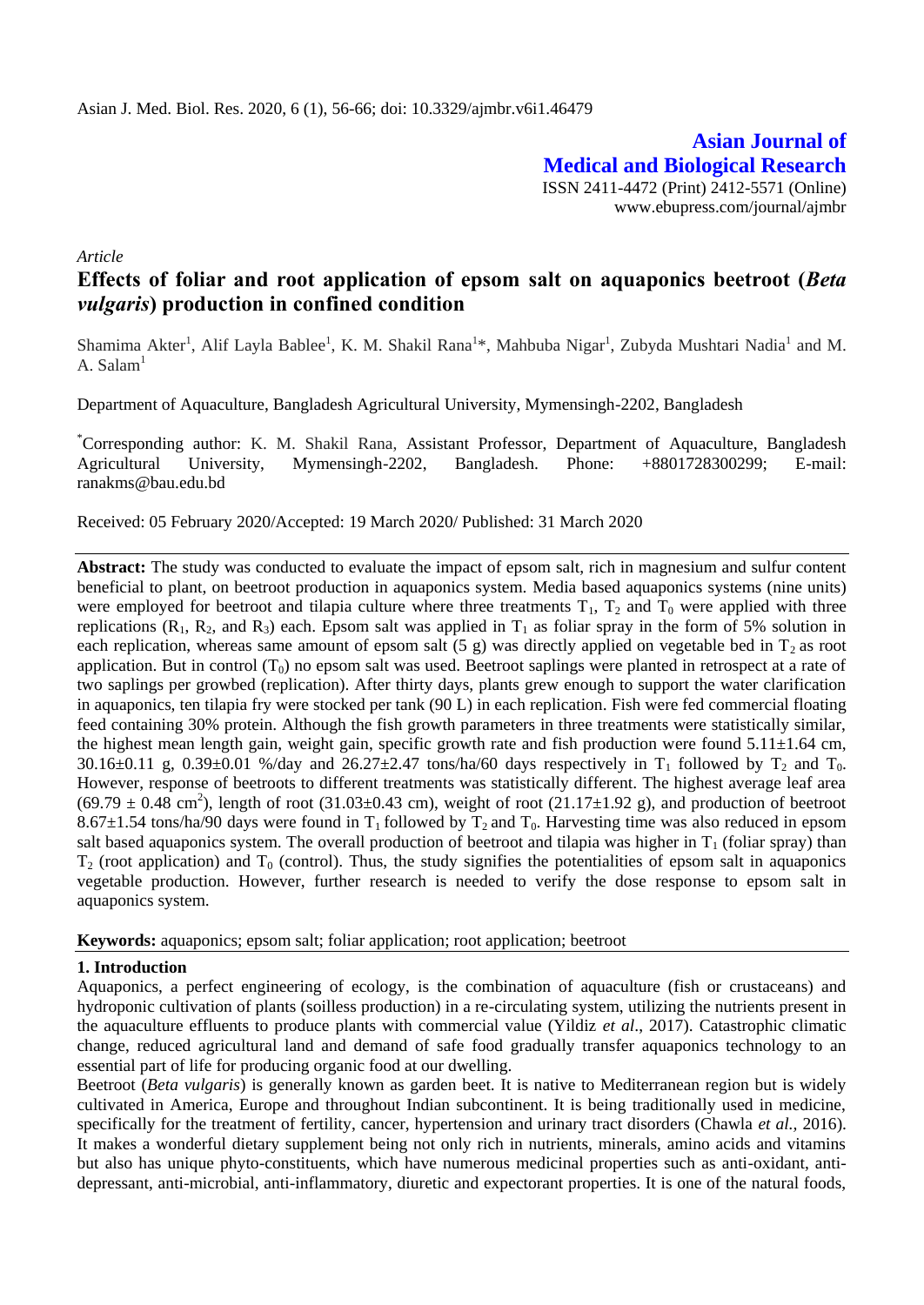which boosts the energy to athletes. It is also used as natural food color in dairy and meat products. Traditionally, beetroot is consumed as food and has high nutritive value. It is now being recognized as a functional food (Ninfali, 2013). Beetroot contains alkaloids (128.889), steroids (16.4), glycosides (0.652), flavonoids (6.417), terpenoids (115.5), saponins (3.789), and acidity level (5.227) all in mg/100g. The elemental analysis of *Beta vulgaris* includes the presence of the following minerals: iron, magnesium, copper, sodium, potassium, manganese, calcium and zinc in the ratio 0.76, 18.60, 0.08, 73.60, 31.20, 0.86, 13.80 and 0.29 mg/100 g respectively. Vitamins were also analyzed as vitamin A (2.6 μg/100 g), vitamin K (3.2 μg/100 g), vitamin C, vitamin E, vitamin B<sub>3</sub>, vitamin B<sub>6</sub>, vitamin B<sub>2</sub>, pantothenic acid and cholesterol 4.36, 0.18, 0.35, 0.03, 90.053, 0.034, 0.151 and 0.04 mg/100 g, respectively (Odoh and Okoro, 2013). Because of these potentialities, beetroot was attempted to culture in aquaponics system.

However, aquaponics has some limited nutrients supply as it lake the traditional soil growbed. Several efforts have been made to supplement aquaponicsally grown plants with nutrients (Bethe *et al*., 2017; Zahan *et al*., 2018). As a continuation of the endeavor, epsom salt  $(MgSO<sub>4</sub>, 7H<sub>2</sub>O)$  has been selected to supply additional minerals in this system. Plants require seventeen essential nutrients for proper development among which magnesium and sulfur are two commonly deficient macronutrients that could be supplemented to plants with epsom salt (hydrated magnesium sulfate) (Kristek *et al*., 1997; Epstein and Bloom, 2005).

Epsom salt was chosen due to its high solubility in water, vital elements for plant growth, quick nutrient uptake by plants, traditional use as plant fertilizer and ease application as foliar spray. Epsom salt is not true salt, but it is known as a salt due to its chemical structure. It consists of mixture of magnesium and sulfur. In water epsom salt dissociates into magnesium ions, and sulfate ions. These ions are easy to absorb through the plant cell and improves the benefits of epsom salt. Magnesium and sulfur play a vital role in the plant physiology by regulating the enzymatic activity. In practical, magnesium induces chlorophyll synthesis and sulfur activates that chlorophyll for photosynthesis in plants. Besides, these two minerals improves nutrients (mostly nitrogen and phosphorous) absorption capacity in plant, therefore increase plants' ability to produce flowers and fruits. Consequently, using epsom salt promises a bushier and greener garden (Orlovius, 2001; Merhaut, 2007; Tilley 2016**;** Elbossaty, 2018)

In order to assure favorable plant growth, nutrients must be available not only in sufficient amounts, but also in appropriate ratios (Maathuis, 2009). Foliar spray is an effective way to avail nutrients for plant growth. As for examples, foliar spray of 30% magnesium (Mg) solution rectified Mg deficiency in tea plants within 14 days of spraying and the growth rate increased by 16 to 13.45% whereas a 20% Mg solution could only correct the insufficiency after a second application (Obatolu, 1999). In another research, foliar spray of 5% epsom solution on sugar beets increased sucrose contents by 0.25 and 0.20% (Kristek *et al*., 1997). In aquaponics, foliar spray of molasses and compost tea also yield increased production of water spinach (Bethe *et al*., 2017).

Therefore, the present experiment was conducted to assess the effects of epsom salt as foliar spray and root application on beetroot production in aquaponics system. Notably, monosex tilapia (*Oreochromis niloticus*) was preferably selected to culture in aquaponics system because of hardy and fast growing features of the fish species (Rakocy *et al*., 2011).

### **2. Materials and Methods**

### **2.1. Site selection**

The experiment was conducted at the Aquaponics Laboratory (Aquaponics Oasis), Department of Aquaculture, Faculty of Fisheries, Bangladesh Agricultural University (BAU), Mymensingh from  $17<sup>th</sup>$  february to  $18<sup>th</sup>$  May, 2018.

### **2.2. Experimental design**

The experimental design was comprised of nine sets of aquaponics unit where nine fish holding tanks (diameter 58 cm, height 45 cm) each containing 120 liter of water and nine plastic containers for vegetable growing beds (38.5 cm length, 28.5 cm width, 22 cm height) were installed.

There were two treatments  $(T_1$  and  $T_2)$  with epsom salt application (foliar spray and direct application on plant grow bed respectively) and a control  $(T_0)$  with no epsom application. Each treatment  $(T)$  were applied on three separate aquaponics unit as replication (R), therefore denoted as  $T_1R_1$ ,  $T_1R_2$ ,  $T_1R_3$ ,  $T_2R_1$ ,  $T_2R_2$ ,  $T_2R_3$ ,  $T_0R_1$ ,  $T_0R_2$ and  $T_0R_3$  Which were placed randomly (Figure 1).

### **2.3. Bed preparation for beetroot cultivation**

Plastic containers which were locally available, cheap and good quality used as beetroot culture beds (plant growbeds). Each container (38.5 cm length, 28.5 cm width, 22 cm height) was cut longitudinally 1.27cm inch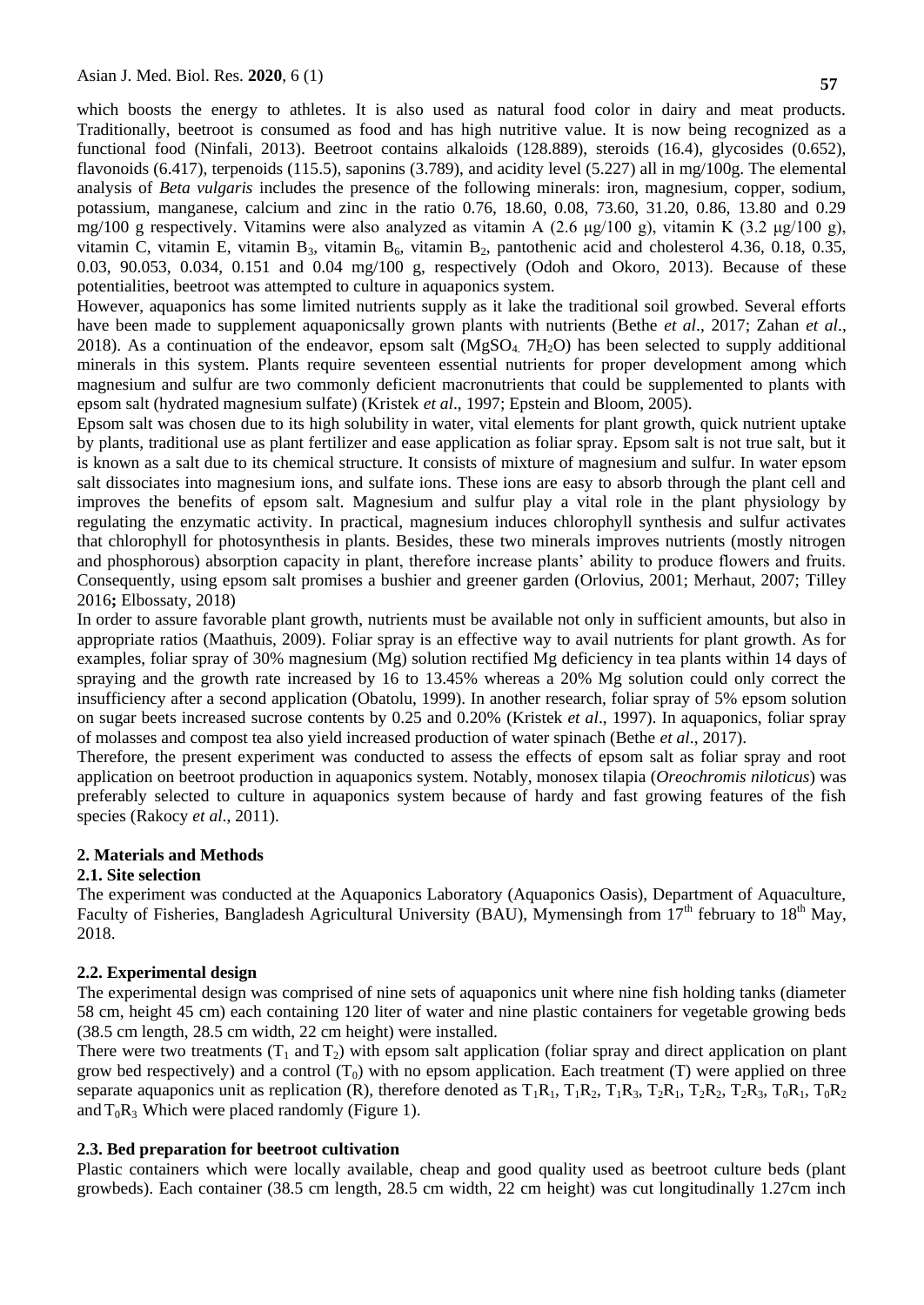below from the upper surface to make it a bed, cleaned with detergent, rinse with clean water for 3 to 4 times and sun dried before use. A hole was made above 0.5 inch from the bottom to facilitate clean water passage from the beetroot bed to the fish tank. Each grow bed was filled with brick lets of 2-5 cm sizes as plant growing substrates. The plastic containers were placed on a wooden structure for convenient management.

### **2.4. Planting beetroot saplings**

For production of beetroot saplings first the seeds were soaked for 24 hours. Then these were replaced to a plastic bucket containing 50% coco dust and 50% vermi-compost and covered with paper. Before that a pore was created into the plastic bucket 0.5 inch above the bottom for emergency water exit. After germination 2 saplings were planted in two opposite corners of each growbed.

### **2.5. Application of Epsom salt**

Locally available epsom salt was collected and prepared for application in  $T_1$  and  $T_2$ . In  $T_1$ , 5% epsom salt was applied as foliar spray on beetroot plants of each replication (R). Foliar spray for each plant growbed was prepared by dissolving 5 g of epsom salt in filtered water to make the final volume 100ml and sprayed on plants fortnightly. Whereas, 5g of epsom salt was applied directly on each growbed fortnightly in  $T_2$ . T<sub>0</sub> was control, therefore no epsom was supplemented. The concentration of epsom salt was selected according to Kristek *et al*., 1997.

### **2.6. Fish tank preparation**

Nine fish holding tanks (diameter 58 cm, height 45 cm) with the volume of 90 L of water were used for fish culture. The tanks were prepared by washing, drying, setting up pipes, filling up with water. The tanks were brought from local market. At first tanks were uncovered and then these were washed with disinfectant to remove chemicals if any. An 18 watt submersible pump for watering the vegetables and one air pump with two air stones for oxygen supply were set in each aquaponics unit.

### **2.7. Stocking and rearing the fish**

Monosex tilapia (*Oreochromis niloticus*) were collected from a renowned hatchery. During transportation oxygenated polythene bags that contained 2/3 oxygen and 1/3 water was used. Acclimatization helps to minimize stress of fingerlings and to adapt with the differences of water temperature, pH, and oxygen between the transported bag and the fish tank water. For acclimatization, the polythene bag containing fish was kept in fish tank for one hour to reduce temperature difference between polythene bag and fish tank. After acclimatization the bag was untied and created current by hand so that the fish can move freely into the tank. The fish which could not swim freely against water current was discarded. Ten fish were stocked in each tank containing 90 L of water. Fish were stocked after thirty days of beetroot plantation to allow beetroot sapling grow enough to support the recirculation process in aquaponics.

### **2.8. Fish and vegetable sampling and harvesting**

Fish and vegetables were sampled fortnightly. During each sampling, 10% fish of each tank (each replication) were caught randomly with scoop net and individual length-weight was measured with an electronic compact balance and wooden measuring scale to ascertain fish growth performance. Number of leaves, leaf area, length and weights of plants and roots were also recorded during each sampling. All data were recorded in notebook. After recording length and weight, fish were released in respective tank. After 90 days of experiment, fish and beetroots were cropped on the day of final harvest.

## **2.9. Water quality parameters**

Physico chemical parameters of tank water were measured to know the suitability of fish culture. Temperature, DO (dissolved oxygen) and pH were measured every 7 days interval. Electric conductivity (EC), carbonate (CO3), hydrogen carbonate (HCO3), potassium (K), total nitrogen (N), sulfur (S) and sodium (Na) content of aquaponics water were also measured at monthly interval. The tests were done in the Humboldt Soil Testing Laboratory, Soil Science department, Bangladesh Agricultural University.

### **2.10. Data processing and analysis**

The data were processed for analysis using "Microsoft Excel 2010". The collected data were summarized carefully before final tabulation. Data were analyzed by using one way analysis of variance (ANOVA) and Duncan's new multiple range test (DMRT). R-Stat software was also employed to visualize the significance of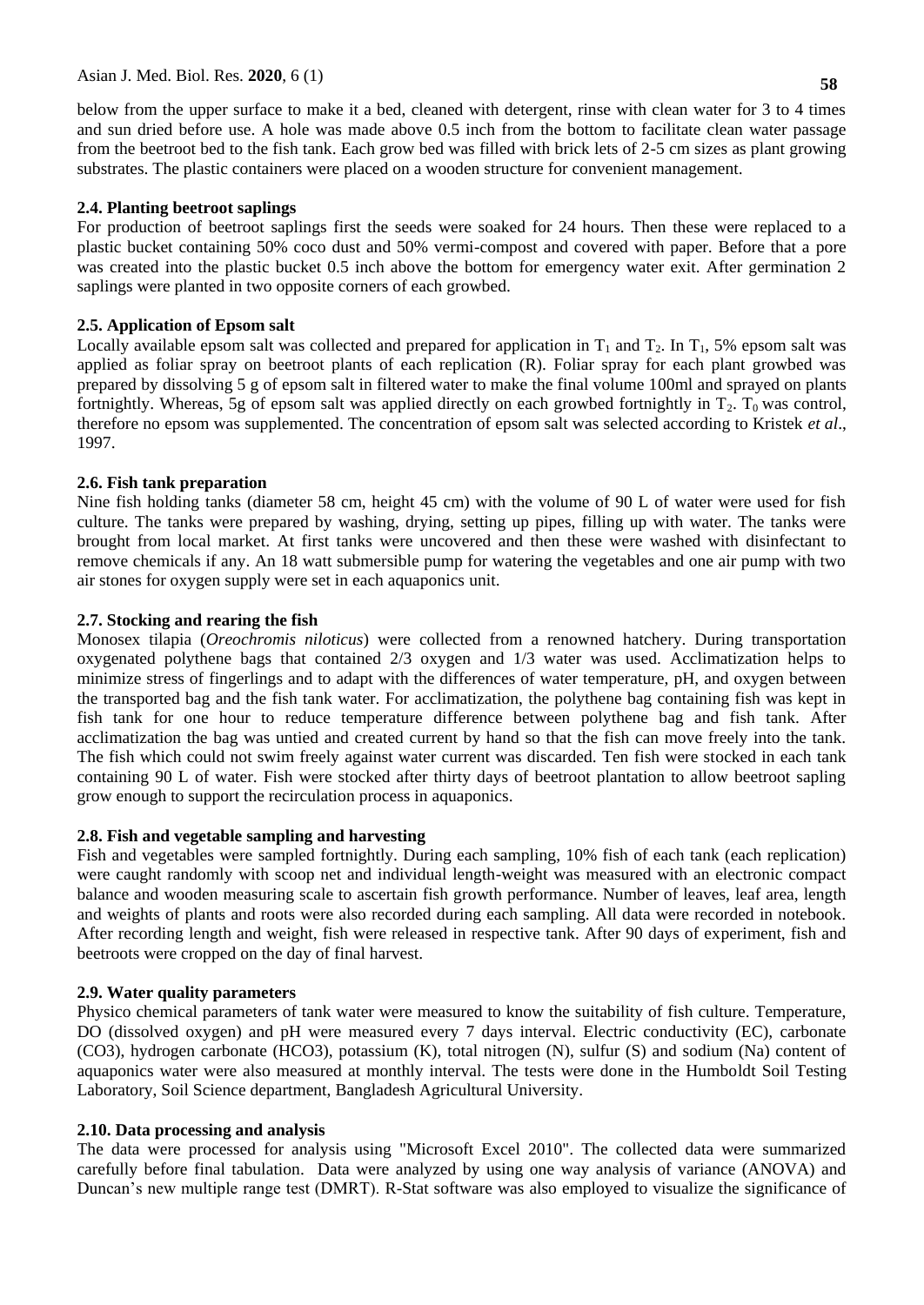the treatments. Final results have been depicted in tabular and graphical forms.

#### **3. Results and Discussion**

#### **3.1. Plant growth parameters**

The growth of beetroot plants was measured at different sampling date throughout the study period and production of beetroot was obtained at final harvest.

The highest mean height of the plant was  $64.8\pm2.65$  cm in T<sub>1</sub> followed by 59.17 $\pm4.75$ cm and  $43.68\pm1.71$  cm in  $T_2$  and  $T_0$ . The epsom salt effects might be the possible reasons for significant differences of plant height among the treatments. Salam *et al.* (2014) found the highest 85.58±1.53 cm of tomato plant height and Parvin (2016) obtained the highest taro plant height of  $75.71 \pm 20.15$  cm in aquaponics system. The height of beetroot in the present study was less than the other research findings which might be due to species variation.

The highest mean leaf number, leaf area and weight of leaf were observed during the final harvest valued as  $9.53 \pm 0.15$ , 69.79  $\pm$  0.48 cm<sup>2</sup> and 41.91 $\pm$  2.41 g respectively in T<sub>1</sub> whereas the lowest values were 7.99 $\pm$  0.18, 50.52 $\pm$  0.81cm<sup>2</sup> and 31.08 $\pm$  3.11g respectively that obtained in T<sub>0</sub>. Notably, there were significant differences in mean leaf number, leaf area and leaf weight of beetroot plants among the treatments (Table 1).

Root length and weight were also measured on the final harvesting date. The significantly highest length and weight of roots were 31.03±0.43 cm and 21.17±1.92 g obtained in  $T_1$  followed by  $T_2$  and  $T_0$  whereas the lowest were found  $19.48\pm1.63$  cm and  $14.24\pm1.01g$  in T<sub>0</sub> (Table 1). Remarkably, the differences among the mean values of the parameters were significant therefore suggesting positive effects of epsom salt on the plants wellbeing.

The highest and lowest weight of beetroot plants were  $160.11 \pm 1.51$  g in T<sub>1</sub> and  $129.06 \pm 3.05$  g in T<sub>0</sub> respectively (Table 1). Salam *et al.* (2014) found that the plant weight of tomato in aquaponics system was 109.59±116.72 g, even as Afrin (2018) found the highest weight of cauliflower plant 170.43g in aquaponics system which has similarity to the present findings.

#### **3.2. Beetroot production**

The highest and lowest individual mean weights of harvested beetroot were 95.28±6.40g and 73.87±2.71 g in T**<sup>1</sup>** and  $T_0$  respectively (Table 1). This might be due to the epsom salt effects on beetroot production as Elamin and Wilcox (1985) also concluded that tomato production was increased by 27.9% with Mg application.

Similarly, the significantly highest beetroot production was obtained in  $T_1$  figured as 8.67±1.43 tons/ha/90 days. Whereas  $T_2$  produced 7.48±2.71 tons/ha/90days which was also significantly higher than  $T_0$  (6.61± 1.82 tons/ha/90days) (Figure 2). As because all other growth factors were maintained similar in all the treatments over the study period, it could be concluded that addition of epsom salt raised the beetroot production and improved plants' wellbeing. And foliar spray of epsom is much effective than direct application on growbeds. Similarly, Bethe *et al.* (2017) also concluded that foliar spray with compost tea and molasses had positive impacts on aquaponicsally grown water spinach (*Ipomoea aquatica*) than no spray in control. Although not certain, but foliar spray might effects more positively as it is applied on plant leaves and stems directly whereas in growbed application roots are responsible for mineral transportation to other parts of plants. Therefore, foliar spray in  $T_1$  might have better effects on beetroots than direct growbed application of epsom salt in  $T_2$ . However, Anna and Maria (2013) carried out a field experiment with beetroot employing conventional, integrated and organic methods and found production of 16.14, 29.42 and 28.80 tons/ha/90 days in conventional, integrated and organic methods respectively. The production of beetroot in the present experiment was lower than the above findings due to high temperature (air temperature ranged 27-32°C over the period). Beetroots require cool temperature and optimum growing temperature is 12-19°C (Odoh, 2013).

#### **3.3. Proximate composition of beetroot**

The proximate compositions of beetroots were nearly similar in in  $T_1$  and  $T_2$  which were comparatively better than  $T_0$  except the carbohydrate content. The highest average value of lipid was  $1.25\pm0.01$  in  $T_1$  and lowest was 1.1 $\pm$ 0.1 in T<sub>0</sub>. The highest mean protein and moisture contents were 0.97 $\pm$ 0.01% and 89.46 $\pm$ 0.58% in T<sub>2</sub> respectively. The highest mean ash content was  $0.94\pm0.01$  in T<sub>2</sub> and the lowest was  $0.93\pm0.29$  in T<sub>0</sub>. The highest mean fiber was  $6.2\pm0.1$  in both T<sub>1</sub> and T<sub>2</sub> and the lowest was  $5.93\pm0.29$  in T<sub>0</sub>. The highest mean carbohydrate was 2.1 $\pm$ 0.72 obtained in T<sub>0</sub> and the lowest was 0.95 $\pm$ 0.67 in T<sub>2</sub> (Table 2). Odoh *et al.* (2013) conducted a study on Quantitative phytochemical (proximate/nutritive) composition analysis of beetroot (*Beta vulgaris*) and stated that it contains 1.35, 0.3, 2.56, 87.4 and 1.4 % of protein, fats and oils, fiber, moisture, and ash value respectively. The lipid, fiber and moisture contents were slightly higher and the percentage of protein was less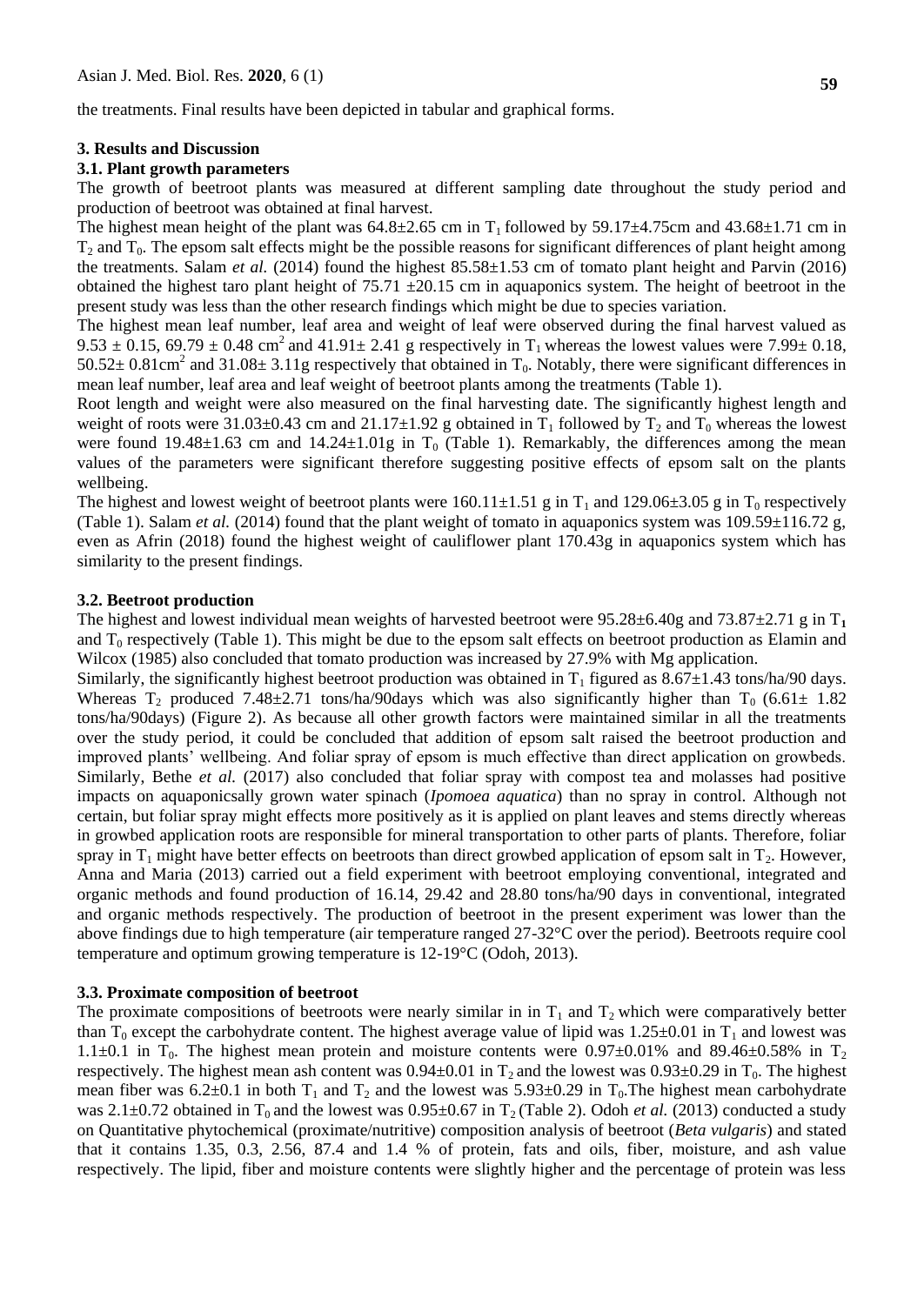in the present study than the above findings. However, the significantly highest nutritive value was found in  $T_1$ and  $T_2$  than  $T_0$  that implies epsom salt gave the better supplementation of nutrients in  $T_1$  and  $T_2$ .

The proximate composition was analyzed on fresh weight basis. Proximate composition of beetroot under different treatments is given in Table 2.

In this experiment, beetroots' performance was considerably better in  $T_1$  and  $T_2$  rather  $T_0$ . All these positive responses might be attributed to the presence of the two very crucial elements for plants' growth namely sulfur and magnesium in the supplied epsom salt (hydrated magnesium sulfate). It is well known from the literature that, magnesium helps chlorophyll formation in plants therefore aid in photosynthesis and ease nutrient uptake by plants. Although, magnesium is mostly available in the traditional soil, aquaponics plants (grown without soil) could easily suffer from magnesium deficiency and subsequent leaf curing as well as stunted growth. Similarly, sulfur regulates inner working of plants and is not as available in aquaponics substrates as in traditional soil (Kristek *et al*., 1997). Again, the experimental plant "beetroot" is one of the high mineral demanding plants therefore field trials (1998-2000) implied that foliar application of epsom salt with the addition of menganese and boron increased yield of sugar beets by 3–5% (Orlovius, 2001). So, it is justified that magnesium and sulfur are to be supplied in aquaponicsally grown beetroot plants to activate plant proteins and enzymes for plants' wellbeing. Besides these, epsom salt has additional benefits on water clarification in aquaponics. Epsom salt has been reported to increase nitrate uptake of plants from fish waste water that are produced by nitrifying bacteria residing the plant root system in aquaponics (Nell *et al.,* 2006).

### **3.4. Fish growth performance and production**

During foliar application of Epsom salt the vegetable beds were kept covered with polyethylene sheet and during root (growbed) application water pumps were kept stopped for 15-20 minutes to avoid epsom salt get mixed with fish tank water. Therefore, epsom salt had negligible or no effect on fish wellbeing reared in tanks.

Tilapia (*Oreochromis niloticus*) was cultured for 60 days. The initial mean length of tilapia stocked in different treatments was  $15.13\pm1.84$  cm and final mean length were  $21.30 \pm 1.60$ ,  $19.17 \pm 0.44$ , and  $18.58 \pm 0.33$  cm in T<sub>1</sub>,  $T_2$  and  $T_0$ , respectively. The initial mean weight was 55.12±7.02 g that were increased up to 85.52 ±0.78, 81.70  $\pm$  0.30, and 78.05  $\pm$ 0.15 g in T<sub>1</sub>, T<sub>2</sub> and T<sub>0</sub>, respectively (Figure 3). Similarly, Bethe *et al.*, (2017) recorded the initial mean length 9.06±1.22 cm and mean weight 17.27±6.50 g thereby after 90 days of rearing they obtained final mean length and weight of tilapia 20.83  $\pm$ 3.04 cm and 187.65  $\pm$ 81.93 g respectively in aquaponics system. However, Fish culture in small tank with high stocking density might be the possible reason for lower final mean length and weight in aquaponics system.

The highest mean length gain of tilapia was  $5.11\pm1.64$  cm in T<sub>1</sub> followed by  $4.76\pm0.81$  and  $3.64\pm1.97$  cm in T<sub>2</sub> and T<sub>0</sub>, respectively. Whereas, the highest mean weight gain of tilapia was 30.16±0.11 g in T<sub>1</sub> followed by  $26.51\pm0.17$  and  $23.47\pm0.20$  g in T<sub>2</sub>, and T<sub>0</sub>, respectively (Table 3). Bethe *et al.* (2017) in their 90 days of trial recorded the highest mean length gain of aquaponically grown tilapia was  $11.77 \pm 2.49$  cm and weight gain of 170.38±78.7 g which is higher than the present study. Zahan *et al*. (2018) found the mean weight gain of tilapia  $295.03\pm12.04$  g after 109 days of rearing which is also higher than the present study. This might be due to short culture period, high stocking density and inferior fish seed quality in the study.

The specific growth rate (SGR) of tilapia in  $T_1$ ,  $T_2$  and  $T_0$  were  $0.39 \pm 0.01$ ,  $0.37 \pm 0.01$  and  $0.34 \pm 0.01$  %/day, respectively (Table 3). In contrast, Roy *et al*. (2013) found that the SGR for Tilapia were 0.82, 0.79, and 0.42 %/day in three ponds which are higher than the present study. The lower SGR values in the current study might be attributed to the high stocking densities in small container, short rearing period and poor quality fish fry.

The feed conversion ratios (FCR) were 3.52, 2.87 and 3.68 found in  $T_1$ ,  $T_2$  and  $T_0$  respectively (Table 3). Rakocy *et al.* (1992) and Bethe *et al.* (2017) obtained FCR 2.05 and 2.33 of tilapia feeding with 30% protein containing diet. The quality of feed and associated feed loss might be responsible for comparatively higher FCR values in the present study.

At the end of the experiment total fish production was 26.27, 20.08 and 19.55 ton/ha/60 days in  $T_1$ ,  $T_2$  and  $T_0$ , respectively (Table 3). The present findings are lower, might be due to the aforementioned limitations of the study, than the findings of Afrin (2018) who recorded the total production of tilapia 183.1, 247.09 and 189.60 ton/ha/72 days respectively in aquaponics system. Bethe *et al.* (2017) also obtained 134.30 ton/ha/180 days production of tilapia from aquaponics.

However, the differences in fish growth parameters among all the three treatments were non-significant. Perhaps, it happens due to similar plant growbed quality, equal water recirculation efficacy of all aquaponics units, same species of plants and fish in all the treatments, similar fish rearing strategies, prohibition of epsom leakage into fish tanks etc. Notably, fish mortality rate was zero in all the treatments and fish growth was satisfactory in terms of length and weight, hence signifying the feasibility of aquaponics system in fish rearing.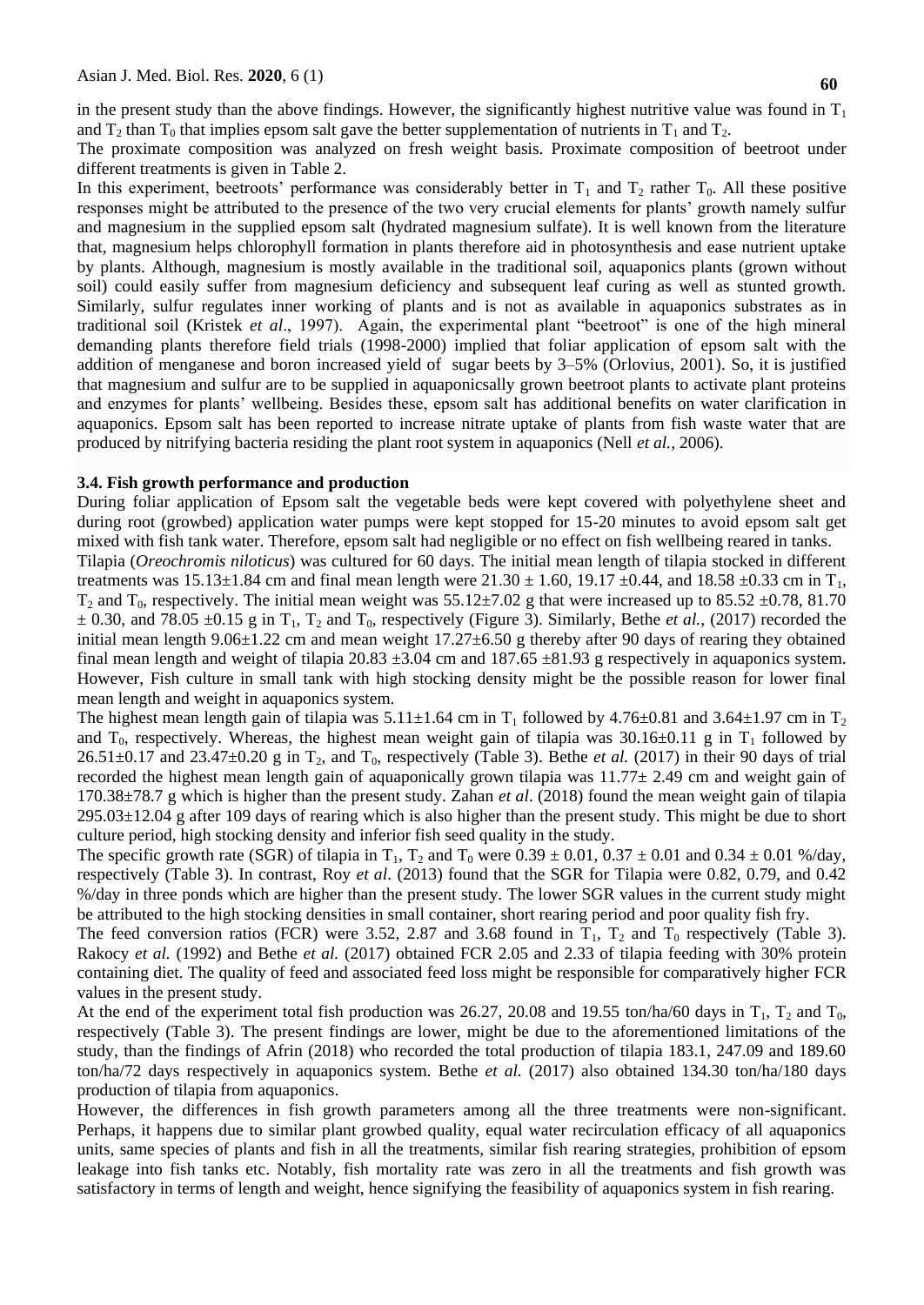#### **3.5. Water quality parameters**

pH indicates the acidity or alkalinity of water. Water becomes acidic at a pH less than 7 and alkaline at a pH more than 7. Fish may die, if the pH of water reaches to 11 or more and drops to 4 or below. At the beginning of the experiment, all the fish tanks were supplied with clean tap water having pH  $7.21(\pm0.01)$ . However, over the period pH of fish tank water varied slightly in all the treatments and finally the values were 6.49 ( $\pm$  0.03), 6.48  $(\pm 0.01)$  and 6.53  $(\pm 0.05)$  in T<sub>1</sub>, T<sub>2</sub> and T<sub>0</sub> respectively. The range of pH from 6.5 to 9 is the desirable range for tilapia culture. Sallenave (2016) reported that at pH 7.0 or below, most ammonia (>96%) remain in non-toxic form. All these references verify the suitable pH ranges of the fish holding tank in the experiment.

EC (electric conductivity) is a measure of total nutrients contained in water. Initially the EC value of fish tank water was  $747.33 \pm 0.01$ ) that increased over the period in all the treatments. On the final sampling, the highest EC value was 1521.0 ( $\pm$ 59.40) µs/cm found in T<sub>1</sub> and the lowest value of EC 1302.33 ( $\pm$ 187.79) µs/cm was found in T0.Bablee *et al*., 2019 showed the EC ranged between 747-1388.5±26.27 µs /cm in aquaponics system. The observed EC implies usual range for aquaponics system.

The mean values of carbonate were 4.0 ( $\pm$ 1.14) and 32.67 ( $\pm$ 2.67) mg/l observed in T<sub>2</sub> and T<sub>0</sub> respectively at the end of the experiment. Whereas carbonate was absent in  $T_1$ . Boyd (1990) mentioned that acceptable carbonate range in pond aquaculture is 0-20 mg/l. So it could be concluded that  $CO<sub>3</sub>$  range was within the suitable range for fish culture in the experiment.

Initially, the hydrogen carbonate value started from 286.73  $(\pm 0.01)$  mg/l in all the treatments and decreased with the passing of time. This decrease was probably due to the accelerating plants and fish growth in the system irrespective to treatments. However, during the final sampling the highest hydrogen carbonate value was 167.00 ( $\pm$ 9.24) mg/l found in T<sub>0</sub> and the lowest value was 126.50 ( $\pm$ 13.17) mg/l in T<sub>1</sub>. Therefore, beetroot plants in T<sub>1</sub> were more active in ionic utilization than other treatments. Boyd (1990) mentioned that acceptable hydrogen carbonate range in pond aquaculture is 50-300 (mg/l). So, it can be concluded that hydrogen carbonates in the experimental fish tanks were within acceptable range over the study period.

During final sampling of fish tank water, the highest total N value 8.86 ( $\pm$ 2.91) mg/l was found in T<sub>0</sub> and the lowest in T<sub>1</sub> counted as 6.5 ( $\pm$ 0.80) mg/l, whereas, the highest value of total-N was 16.35 $\pm$ 0.64 mg/l estimated by Salam *et al.* (2014) in aquaponics system. The amount of total-N in individual tank water was lower than the above findings. This was because the absorption rate of nitrogen by beetroot plants from fish waste water in the form of nitrates was enhanced with magnesium and sulfur supplementation through epsom salt (Nell *et al*., 2006),. However the observed values of total N in fish tanks comply the suitable range for fish culture (Boyd, 1990).

However, other nutrients such as phosphorus (P), sulfur (S), sodium (Na) and potassium (K) contents in fish tanks' water were within acceptable ranges for aquaculture (Boyd, 1990).

Water temperature is a very crucial parameter for maintaining normal physiological process in fish body and could strongly affect aquaculture production (León *et al.,* 2006). Throughout the study, water temperature varied among different treatments likewise 22.9 to 27.4, 24.2 to 28.2 and 25.4 to 28.5°C in  $T_1$ ,  $T_2$  and  $T_0$  respectively (Figure 5). According to Losordo *et al.* (1998) a wide range of 25 to 32°C temperature gave acceptable growth rates for tilapia and nitrification can also be accomplished between 15 to 25°C while undisturbed to 30°C. Therefore, fish in tanks and nitrifying bacteria residing the root system of beetroot plants were quite comfortable for performing their activities (Tyson *et al.*, 2004).

Dissolved oxygen (DO) concentration of culture water can lead to stressful condition for fish if not present adequately. DO of 5 ppm in water is the best condition for fish growth and it is hampered if kept below 5 ppm for long time (Boyd, 1990). With the use of aerator in fish tanks, the dissolved oxygen (DO) concentration was remained well above 5 ppm in all the treatments whereas the highest mean DO of 8.2 ppm was recorded in T<sub>2</sub>. So, the DO contents of tank water were within the acceptable limit for fish (Figure 5).

The toxic elements ( mostly ammonia and nitrite) in fish tank water, produced from fish excreta and feed wastes, were subjected to nitrification by autotrophic nitrifying bacteria (primarily *Nitrosomonas* and *Nitribacter*) harboring the plant root system in aquaponics while passing the tank water through aquaponics growbeds (Tyson *et al.*, 2004; Haug and McCarty, 1972). The final result is the transformation of toxic ammonia and nitrites into plant usable nitrates. This process keeps the tank water livable for fish and supply nutrients to the plants grown in soilless media (aquaponics). The maximum ammonia was recorded in  $T_1$ followed by T<sub>2</sub> and T<sub>0</sub> on 16 May, 2018 (Figure 4). The maximum nitrite and nitrate were found in T<sub>1</sub> 0.73  $\pm$ 0.15 and 39.56 ppm respectively. The acceptable range of ammonia, nitrite and nitrate in aquaponics system are <1 ppm, <1 ppm, 5–150 ppm (Sallenave, 2016). So, it can be concluded that the ammonia, nitrite and nitrate contents of tank water were tolerable for fish.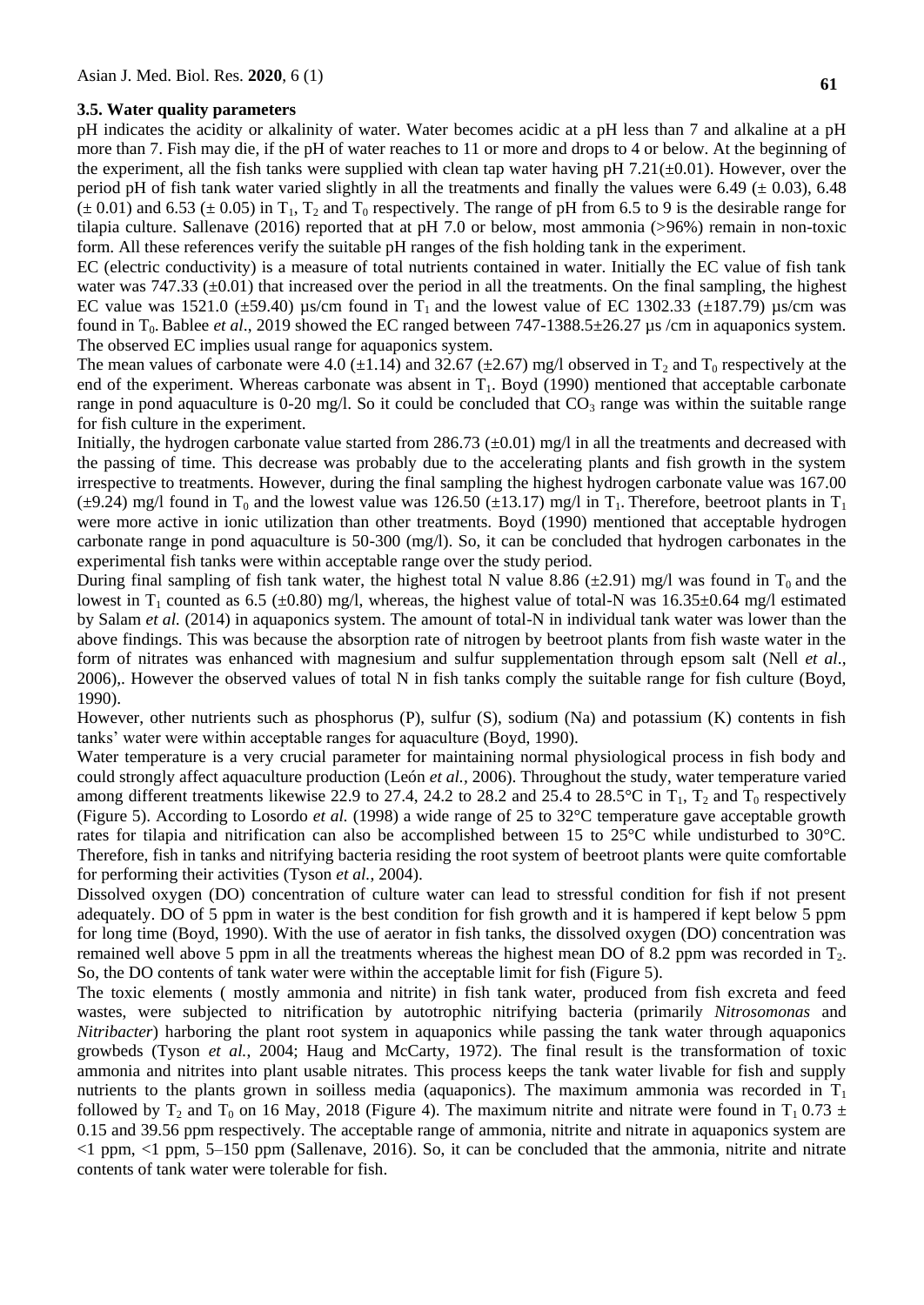| <b>Treatments</b> | Length of<br>roots (cm) | Wt.<br>of<br>roots<br>(g) | Wt.<br><sub>of</sub><br>leaves<br>(g) | Wt.<br>of<br>beetroot<br>(g) | Length<br>of<br>plant<br>(cm) | Weight of<br>plant<br>(g) | <b>Production</b><br>(tons/ha/<br>90days) |
|-------------------|-------------------------|---------------------------|---------------------------------------|------------------------------|-------------------------------|---------------------------|-------------------------------------------|
| $T_1$             | 31.03                   | 21.17                     | 41.91                                 | 95.28                        | 64.81                         | 160.11                    | 8.67                                      |
|                   | $(\pm 0.43)^a$          | $(\pm 1.92)^{a}$          | $(\pm 2.41)^a$                        | $(\pm 6.40)^a$               | $(\pm 2.65)^{a}$              | $(\pm 1.51)^a$            | $(\pm 1.43)^a$                            |
| $T_{2}$           | 26.05                   | 18.73                     | 39.43                                 | 80.58                        | 59.17                         | 136.58                    | 7.48                                      |
|                   | $(\pm 1.58)^{b}$        | $(\pm 1.91)^b$            | $(\pm 2.25)^{a}$                      | $(\pm 3.09)^b$               | $(\pm 4.75)^{a}$              | $(\pm 4.68)^b$            | $(\pm 2.71)^b$                            |
| $T_0$             | 19.48                   | 14.24                     | 31.08                                 | 73.87                        | 43.68                         | 129.06                    | 6.61                                      |
|                   | $(\pm 1.63)c$           | $(\pm 1.01)^c$            | $(\pm 3.11)^{b}$                      | $(\pm 2.71)^b$               | $(\pm 1.71)b$                 | $(\pm 3.05)b$             | $(\pm 1.82)^b$                            |
| P-Value           | 0.001393                | 0.0008763                 | 0.02396                               | 0.01271                      | 0.00678                       | 0.00103                   | .012                                      |
| of<br>Level       | $***$                   | ***                       | *                                     | $\ast$                       | $***$                         | $***$                     | $***$                                     |
| Significant       |                         |                           |                                       |                              |                               |                           |                                           |
| CV(%)             | 5.475                   | 4.16                      | 3.934                                 | 5.74                         | 4.18                          | 2.546                     | 1.65                                      |

**Table 1. Growth parameters of beetroot plants after final harvesting.** 

In a column, figures with same letters or without letter do not differ significantly whereas figures with dissimilar letter differ significantly as per Duncan's New Multiple Range Test (DMRT).

 $*$  = Significant at 5% level of probability

\*\*= Significant at 1% level of probability

\*\*\* = Significant at 0.1% level of probability

#### **Table 2. Proximate composition of beetroot.**

| <b>Treatment</b>      | Protein $(\% )$   | Lipid $(\% )$      | Fiber $(\% )$     | Ash<br>$(\%)$     | <b>Moisture</b><br>$(\%)$ | Carbohydrate<br>$(\%)$ |
|-----------------------|-------------------|--------------------|-------------------|-------------------|---------------------------|------------------------|
|                       | 0.94              | 1.25               | 6.2               | 0.92              | 89.7                      | 1.67                   |
| $T_1$                 | $(\pm 0.015)^{b}$ | $(\pm 0.015)^a$    | $(\pm 0.1)^a$     | $(\pm 0.015)^{a}$ | $(\pm 0.59)a$             | $(\pm 0.84)$ b         |
| T <sub>2</sub>        | 0.97              | 1.23               | 6.2               | 0.94              | 89.46                     | 0.95                   |
|                       | $(\pm 0.013)^a$   | $(\pm 0.015)^{ab}$ | $(\pm 0.1)^a$     | $(\pm 0.01)^a$    | $(\pm 0.58)$ b            | $(\pm 0.67)c$          |
|                       | 0.91              | 1.1                | 5.93              | 0.93              | 89.00                     | 2.1                    |
| $T_0$                 | $(\pm 0.01)^c$    | $(\pm 0.1)^b$      | $(\pm 0.015)^{b}$ | $(\pm 0.29)^a$    | $(\pm 0.89)c$             | $(\pm 0.72)a$          |
| P value               | 0.0017            | 0.028              | 0.011             | 0.29              | .00025                    | .000013                |
| Level of significance | $***$             | $***$              | $\ast$            | <b>NS</b>         | ***                       | ***                    |
| CV(%)                 | 0.85              | 5.06               | 1.04              | 12.57             | 0.06                      | 3.49                   |

In a column, figures with same letters or without letter do not differ significantly whereas figures with dissimilar letter differ significantly as per Duncan's New Multiple Range Test (DMRT).

 $*$  = Significant at 5% level of probability

\*\*= Significant at 1% level of probability

\*\*\* = Significant at 0.1% level of probability

 $NS = non$  significant

#### **Table 3. Growth performances of tilapia in aquaponics system of the experiment.**

| <b>Treatments</b> | <b>Mean</b><br>length<br>gain<br>(cm) | <b>Mean</b><br>weight<br>gain(g) | <b>Percent</b><br>length<br>gain (%) | Percent<br>weight<br>gain (%) | <b>Survival</b><br>(%) | <b>Specific</b><br>growth<br>rate $(\% )$<br>per day | <b>FCR</b>     | <b>Production</b><br>(ton/ha/60)<br>days) |
|-------------------|---------------------------------------|----------------------------------|--------------------------------------|-------------------------------|------------------------|------------------------------------------------------|----------------|-------------------------------------------|
| $T_1$             | 5.11                                  | 30.16                            | 36.62                                | 53.15                         | 76.66                  | 0.39                                                 | 3.52           | 26.27                                     |
|                   | $(\pm 1.64)^a$                        | $(\pm 0.11)^a$                   | $(\pm 5.00)^{a}$                     | $(\pm 0.27)^{a}$              | $(\pm 0.19)^a$         | $(\pm 0.01)^a$                                       | $(\pm 0.01)^a$ | $(\pm 2.47)^a$                            |
|                   | 4.76                                  | 26.51                            | 31.33                                | 46.11                         | 73.33                  | 0.37                                                 | 2.98           | 20.08                                     |
| $T_{2}$           | $(\pm 0.81)^a$                        | $(\pm 0.17)^a$                   | $(\pm 7.31)^a$                       | $(\pm 0.20)^a$                | $(\pm 0.31)^a$         | $(\pm 0.01)^a$                                       | $(\pm 0.01)^a$ | $(\pm 1.87)^{a}$                          |
|                   | 3.90                                  | 23.47                            | 28.91                                | 43.86                         | 66.66                  | 0.34                                                 | 3.68           | 19.55                                     |
| $T_0$             | $(\pm 1.97)^a$                        | $(\pm 0.20)^a$                   | $(\pm 4.53)^{a}$                     | $(\pm 0.21)^a$                | $(\pm 0.51)^a$         | $(\pm 0.01)^a$                                       | $(\pm 0.01)^a$ | $(\pm 1.56)^a$                            |
| P-Value           | 0.57                                  | 0.17                             | 0.32                                 | 0.33                          | 0.28                   | 0.12                                                 | 0.63           | 0.65                                      |
| of<br>Level       | <b>NS</b>                             | <b>NS</b>                        | <b>NS</b>                            | <b>NS</b>                     | <b>NS</b>              | <b>NS</b>                                            | <b>NS</b>      | <b>NS</b>                                 |
| Significant       |                                       |                                  |                                      |                               |                        |                                                      |                |                                           |
| CV(%)             | 8.80                                  | 6.60                             | 4.71                                 | 9.14                          | 6.22                   | 4.78                                                 | 0.78           | 5.94                                      |

In a column, figures with same letters or without letter do not differ significantly whereas figures with dissimilar letter differ significantly as per Duncan's New Multiple Range Test (DMRT).

 $NS = non significant$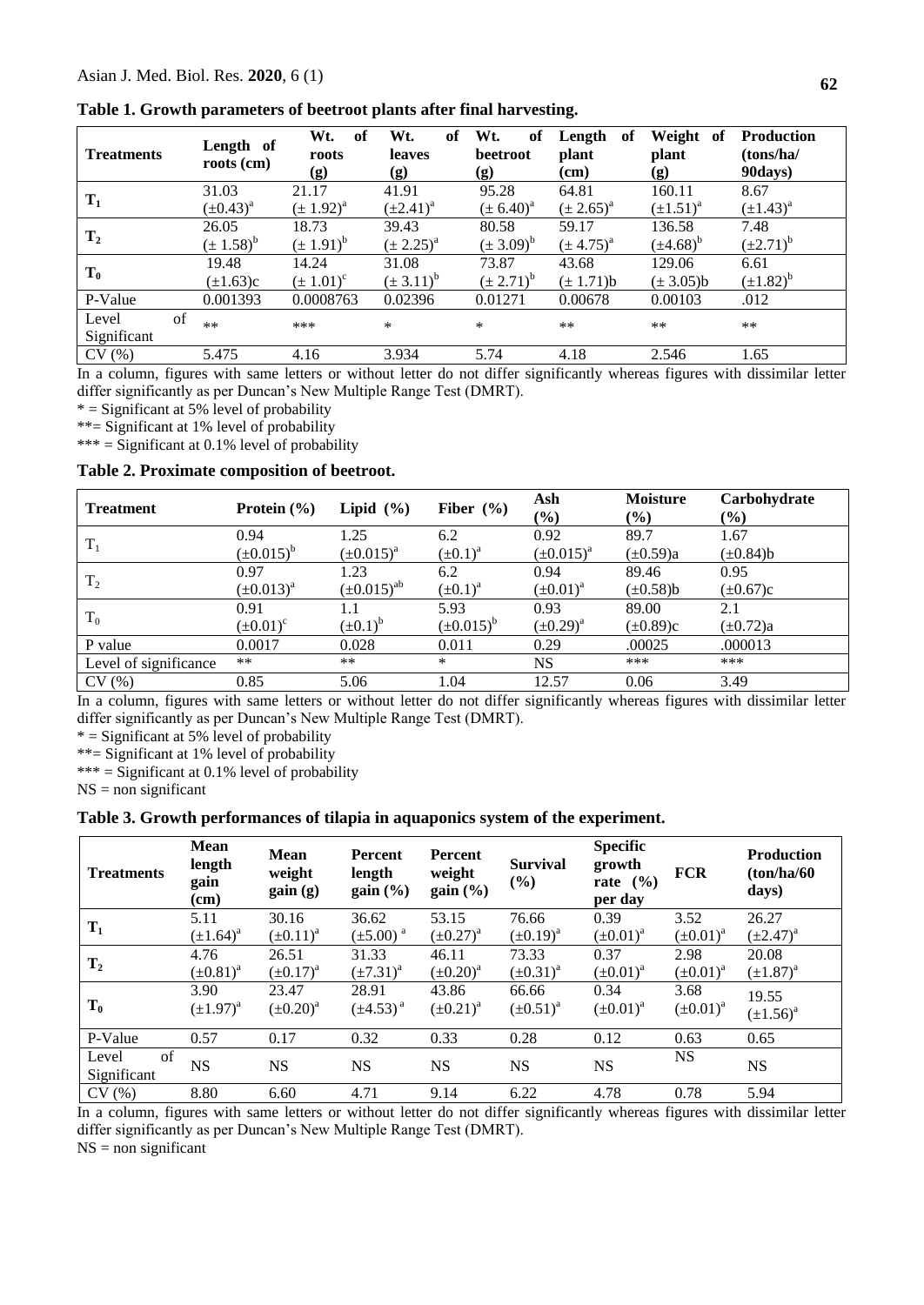

**Figure 1.** Experimental design.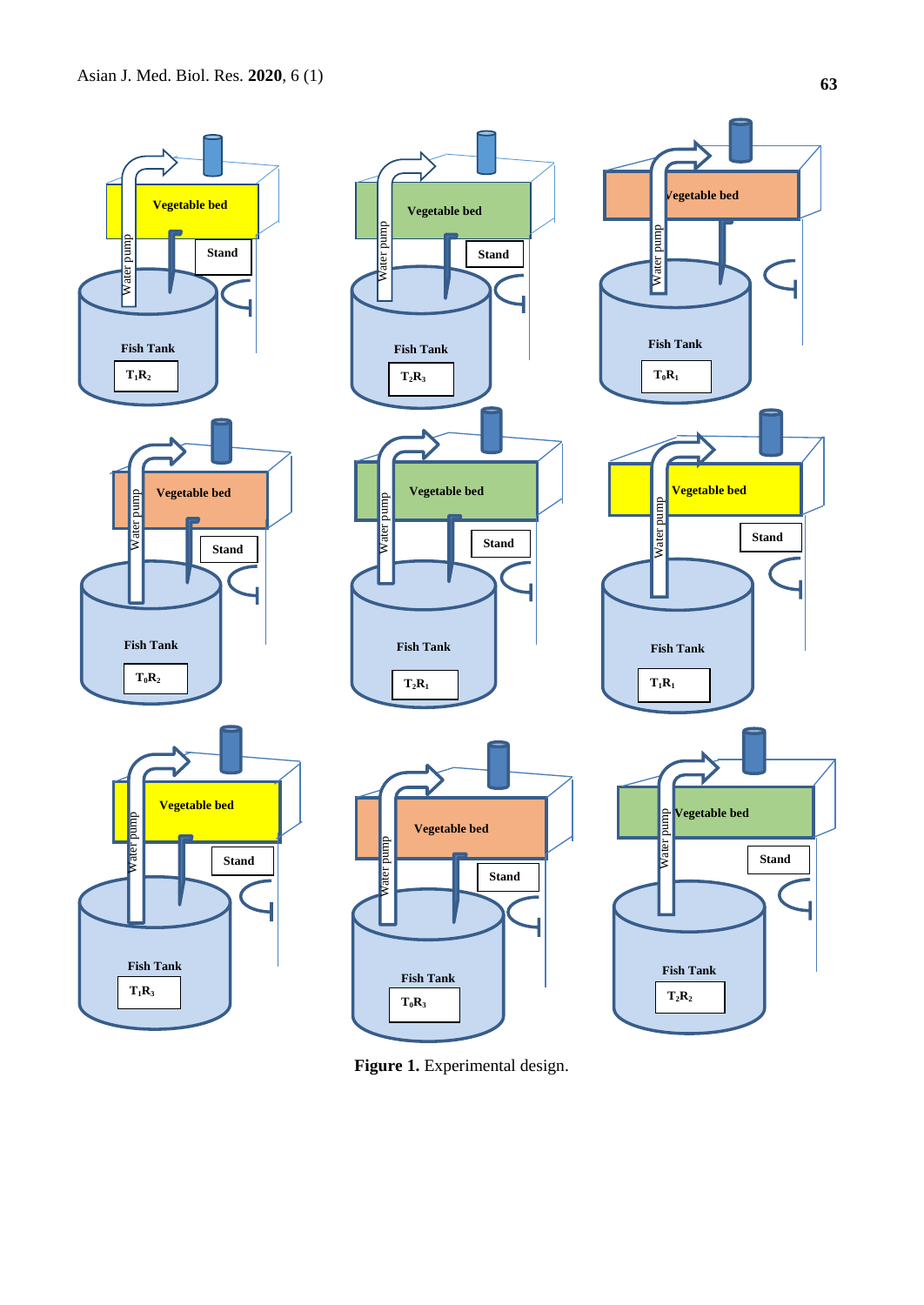

**Figure 2. Production of beetroot (ton ±SD) over the study period. Vertical bar of each treatment represents standard deviation.**



**Figure 3. Weight of tilapia in different treatments on different sampling dates.**



**Figure 4. Ammonia and nitrite contents of fish tank water during the study period. Vertical bar of each treatment represents standard deviation (SD).**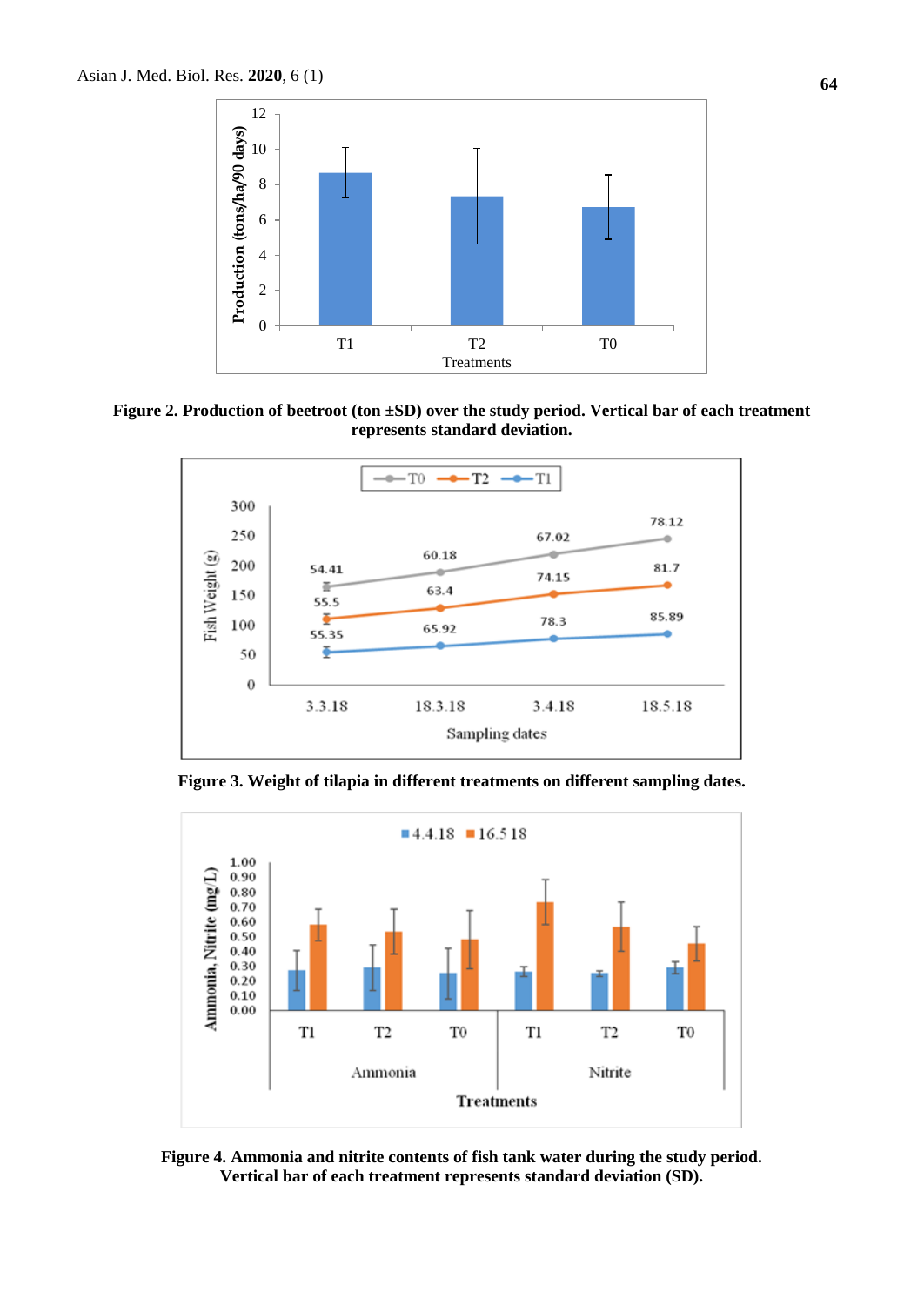

**Figure 5. Water temperature and dissolved oxygen (DO) contents of fish tank water. Vertical bar of each treatment represents standard deviation (SD).**

#### **4. Conclusions**

Magnesium and sulfur are the two very crucial minerals for plant growth. Although they are quite available in the agricultural lands, aquaponically grown vegetables might require to be supplemented with these nutrients as they lack soil contact. This experiment has used epsom salt as the primary supplier of magnesium and sulfur to beetroot in aquaponics system with a view to summarizing its effect on plants' growth without hampering the fish well being. Growth and production of beetroot was better in  $T_1$  (epsom salt as foliar spray) than  $T_2$  (epsom salt as root application) and  $T_0$  (control), which might favor to conclude that addition of epsom salt supplied maximum minerals and nutrients to the plants. In the present experiment, beetroot was appeared in epsom salt based aquaponics system 15 days earlier than  $T_0$ . Therefore, it may be stated that epsom salt has a significant role in decreasing the harvesting period and increasing production of beetroot in aquaponics**.** However, in depth research is needed to verify the effects and dose response to epsom salt in aquaponics system supplemented as plant growth promoter.

#### **Conflict of interest**

None to declare.

#### **References**

- Afrin R, 2018. Cauliflower (*Brassica oleracea*) production incorporated with sea salt in aquaponics system. European J. Biotechnol. Biosci., 6: 05-11.
- Anna A and GA Maria, 2013. Comparison of yield and quality of red beetroots cultivated using conventional, integrated and organic method. J. Hort. Res., 21: 107-114.
- Azad KN, 2015. Comparative study of okra production using different bedding media in aquaponics system, MS Thesis, Department of Aquaculture, Bangladesh Agricultural University, Mymensingh, Bangladesh. pp. 102.
- Azad KN, MA Salam and KN Azad, 2016. Aquaponics in Bangladesh: current status and future prospects. J. Biosci. Agric.Res., 7: 669-677.
- Bablee A, KMS Rana and MA Salam, 2019. Effects of aspirin on aquaponics tomato (*Solanum lycopersicum*) production in laboratory condition. Asian J. Med. Biol. Res., 5: 78-86.
- Bethe LA, MA Salam, UK Fatema and KMS Rana, 2017. Effects of molasses and compost tea as foliar spray on water spinach (*Ipomoea aquatica*) in aquaponics system. Int. J. Fish. Aquat. Stud., 5: 203-207.
- Boyd CE, 1990. Water quality in ponds for aquaculture. Auburn University, Auburn, Alabama, USA. pp. 482.
- Chawla H, M Parle, K Sharma and M Yadav, 2016. Beetroot: A Health Promoting Functional Food. Inventi Impact: Nutraceuticals., 2016: 8-12.
- Elamin OM and GE Wilcox, 1985. Effect of magnesium fertilization on yield and leaf composition of tomato plants. J. Plant Nutri., 8: 999–1012.